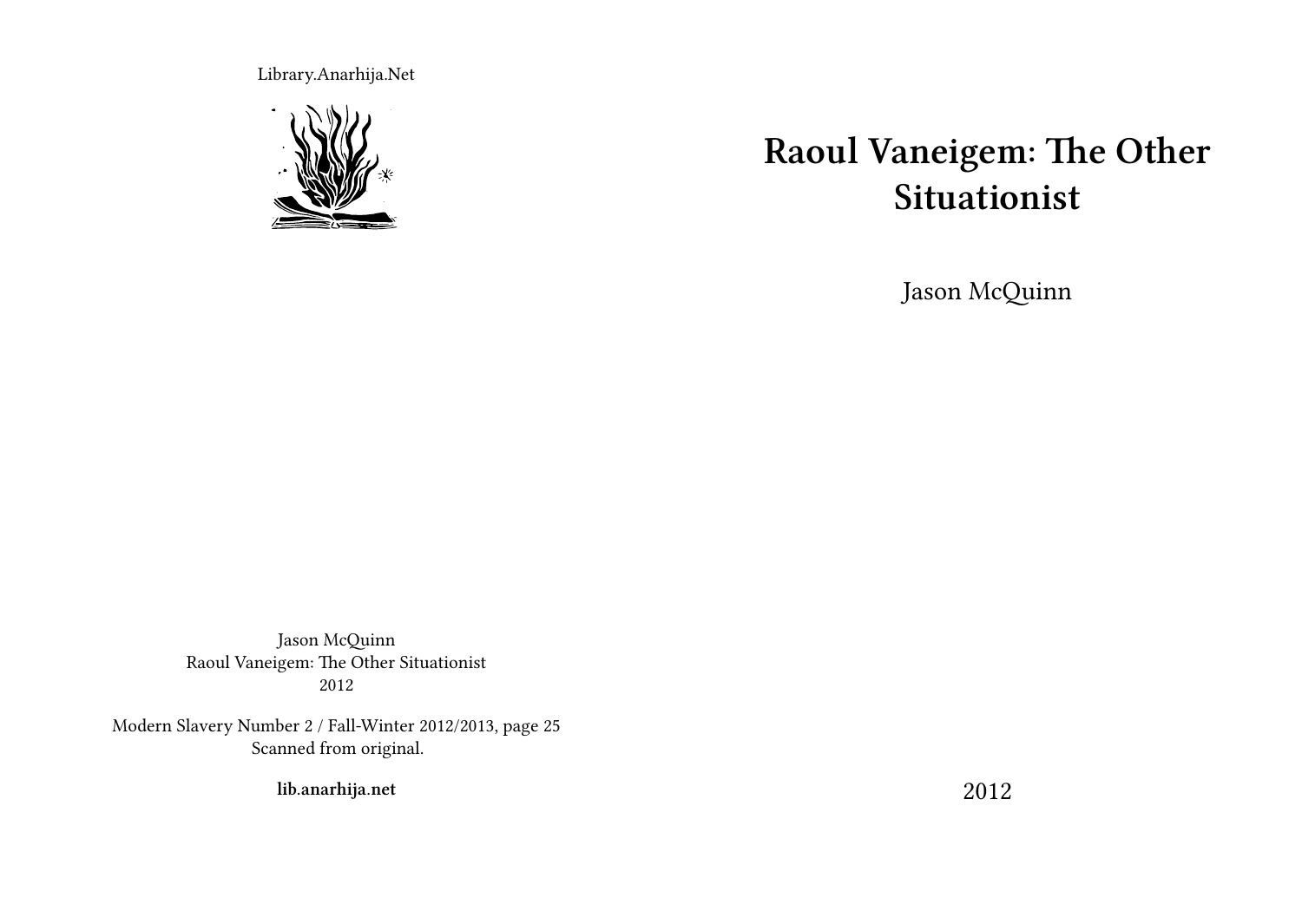# **Contents**

| The Situationist myth $\dots \dots \dots \dots \dots \dots \dots \dots$ 3        |  |
|----------------------------------------------------------------------------------|--|
| The Situationist reality $\dots \dots \dots \dots \dots \dots \dots \dots \dots$ |  |
| The SI theorists: Guy Debord or Raoul Vaneigem 10                                |  |
| Raoul Vaneigem and the revolution of everyday life 13                            |  |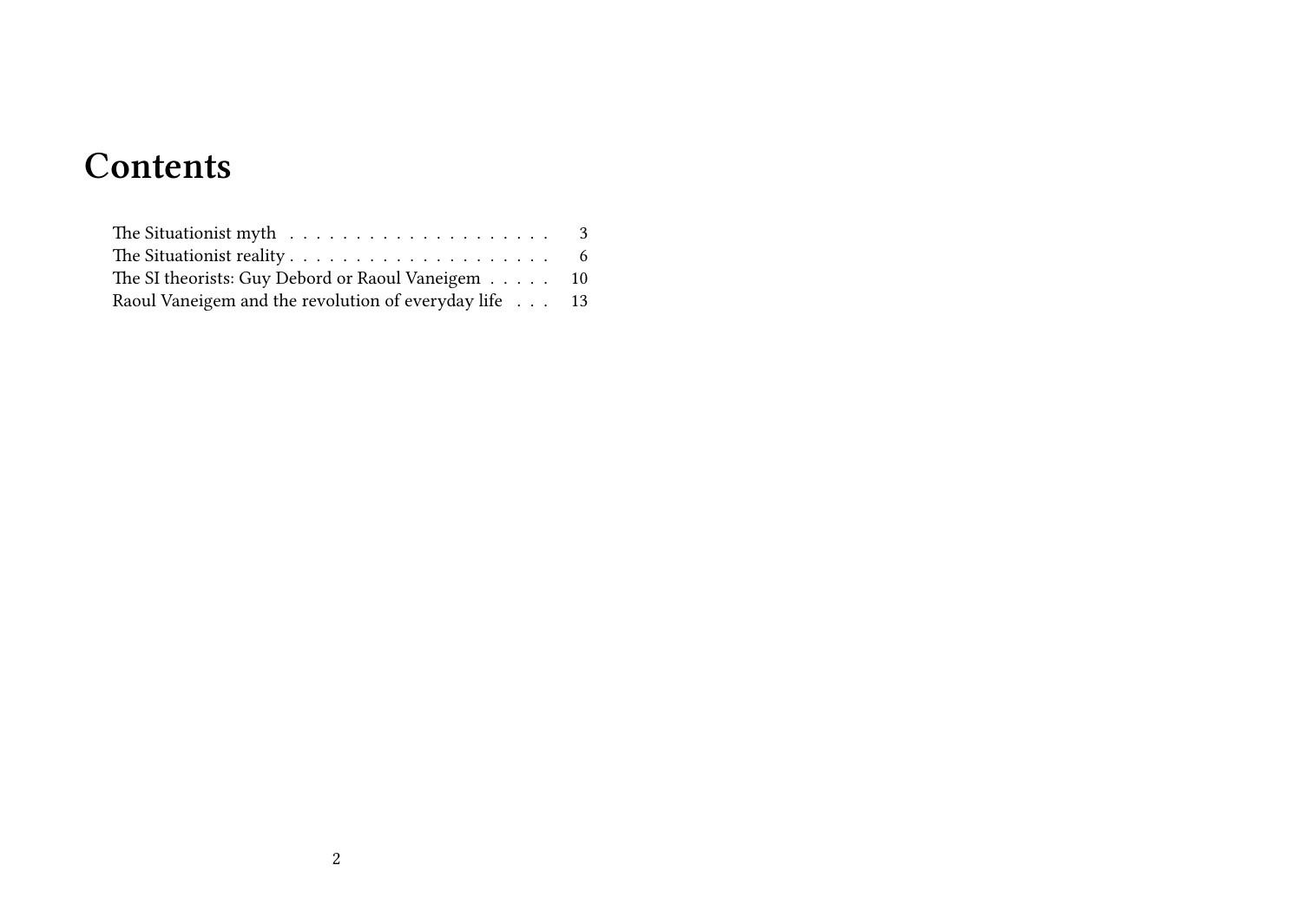Raoul Vaneigem's *Treatise on Etiquette for the Younger Generations*<sup>1</sup> has, despite its epochal importance, often been overshadowed by Guy Debord's equally significant *Society of the Spectacle*. And Vaneigem himself, along with his wider insurrectionary and social-revolutionary contributions, has too often also been overshadowed by Debord's very successfully self-promoted mystique. As a result Vaneigem's contributions have been rather consistently under-appreciated when not at times intentionally minimized or even ignored. However, there are good reasons to take Vaneigem and his *Treatise* more seriously.

#### **The Situationist myth**

A half-century ago in 1967 two related books appeared, authored by then-obscure members of the Situationist International (hereafter, the SI). Each has made its permanent mark on the world. On the one side, a slim but dense book, *The Society of the Spectacle,*<sup>2</sup> appeared under the authorship of one Guy Debord–an avant-garde film-maker, but more importantly the principle theorist and organizer from its earliest days of the tiny "International" of curiouslynamed "Situationists." On the other side, a how-to book on living "for the younger generations," describing a surprisingly combative "radical subjectivity" in extravagant and often poetic language. The latter was originally entitled Traite de savoir-vivre a l'usage des jeunes generations, but was initially translated into English as *The Revolution of Everyday Life*, 3 appearing under the authorship of

<sup>&</sup>lt;sup>1</sup> *The Treatise on Etiquette for the Younger Generations* is the title of the new LBC Books edition of Raoul Vaneigem's Traite de savoir-vivre a l'usage des jeunes generations, for which this essay was originally written as an introduction.

<sup>2</sup> *La Societe du Spectacle* was first translated into English as *The Society of the Spectacle* by Fredy Perlman and Jon Supak (Black & Red, 1970; rev. ed. 1977), then by Donald Nicholson-Smith (Zone, 1994), and finally by Ken Knabb (Rebel Press, 2004).

<sup>3</sup> *Traité de savoir-vivre a l'usage des jeunes generations* was first translated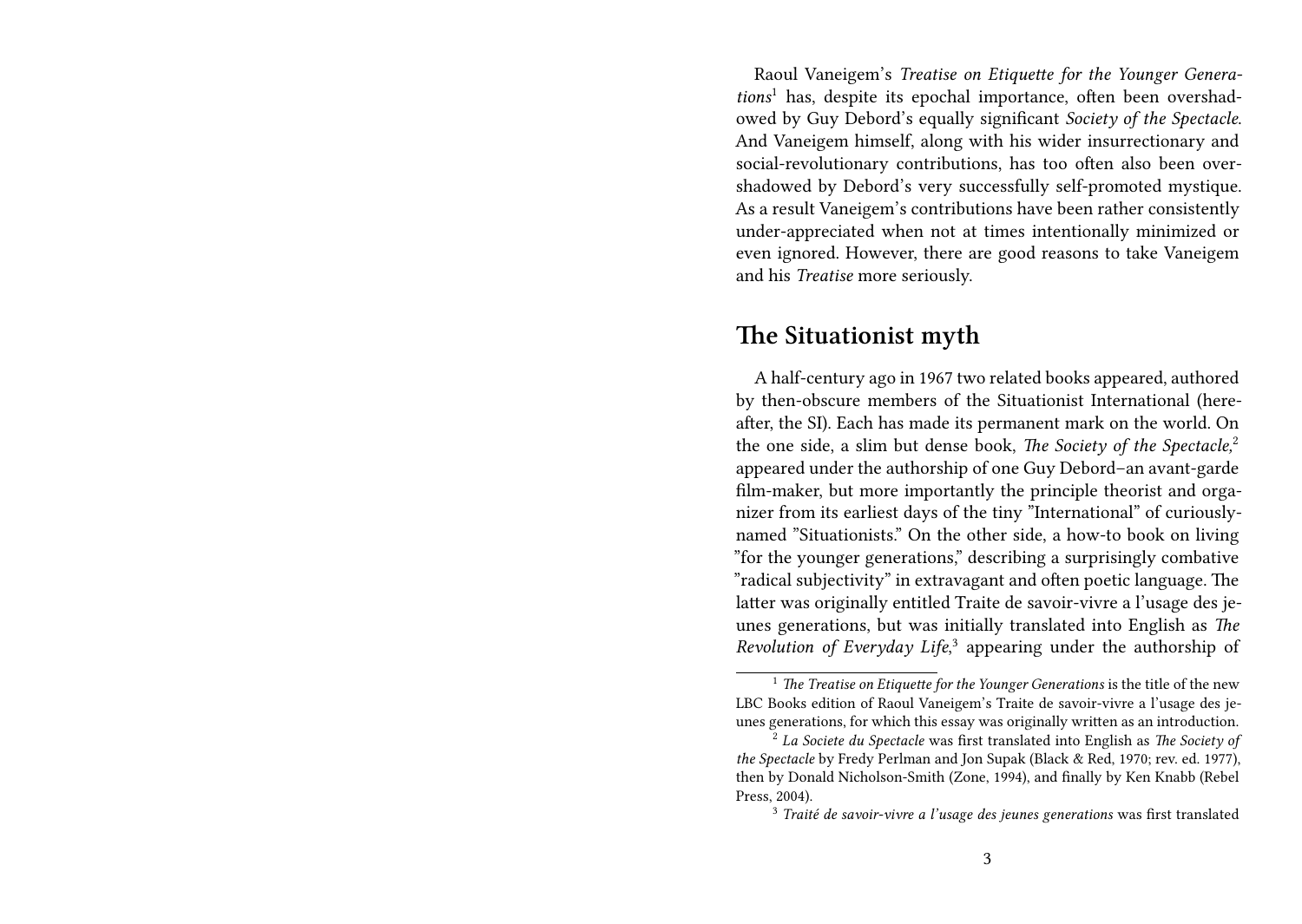Raoul Vaneigem. Both books exemplified a savagely critical and creatively artistic, historical and theoretical erudition rare among the usual offerings of then still new New Left. But stylistically the books could hardly have been more different, though they ostensibly argue for the same end: inspiring the creation of a social revolution which would both destroy capitalism and realize art in everyday life!

Only a short year later the anarchistic (though fairly incoherent) March 22nd Movement and the charismatic "Danny the Red" (Daniel Cohn-Bendit), along with a small group of more coherentlyradical, reinvented Enrages (who were proteges of the SI), helped incite spreading student protests, initially from the University of Paris at Nanterre to the Sorbonne, and then throughout France. A protest that soon led to the tumultuous–now semi-mythical– "May Days" as student strikes and street protests were amplified by a huge wave of wildcat strikes that became a general strike and severely threatened the stability of the Gaullist regime. Situationist themes more and more frequently appeared in this social ferment. They were expressed not only in SI books and pamphlets, but most importantly through increasingly widespread graffiti, posters, occupations and other interventions. "Power to the imagination." "Never work." "Boredom is counterrevolutionary." "Live without dead time." "Occupy the factories." "It is forbidden to forbid." "In a society that has abolished every kind of adventure the only adventure that remains is to abolish that society." "I take my desires for reality because I believe in the reality of my desires." "Under the paving stones, the beach." Wherever one looked the SI's slogans were urging the rebellion forward! While most other supposedly "radical" groups were peddling the same old (or the same old "new") leftist lines and rituals which usually, like the Stalinists in the French Comin industrial societies. It issued from a will to transform the world and change life."

Class struggle is not a metaphysical given. It is the cumulative result of actual flesh-and-blood personal decisions to fight enslavement or submit to it. Those who wish to reduce these personal decisions to effects of social laws, metaphysical principles, psychological drives or ideological dictates are all our enemies to the extent that we refuse to submit. And we do refuse.

Raoul Vaneigem's *Treatise on Etiquette for the Younger Generations* is now available from LBC Books–the publishing arm of Little Black Cart Distribution–at: http://lbcbooks.com/ 310 pages, Digest format. \$12

into English by Paul Sieveking and John Fullerton as *The Revolution of Everyday Life* (Practical Paradise Publications, 1979), then by Donald Nicholson-Smith (Rebel Press/Left Bank Books, 1994) and (Rebel Press, 2001).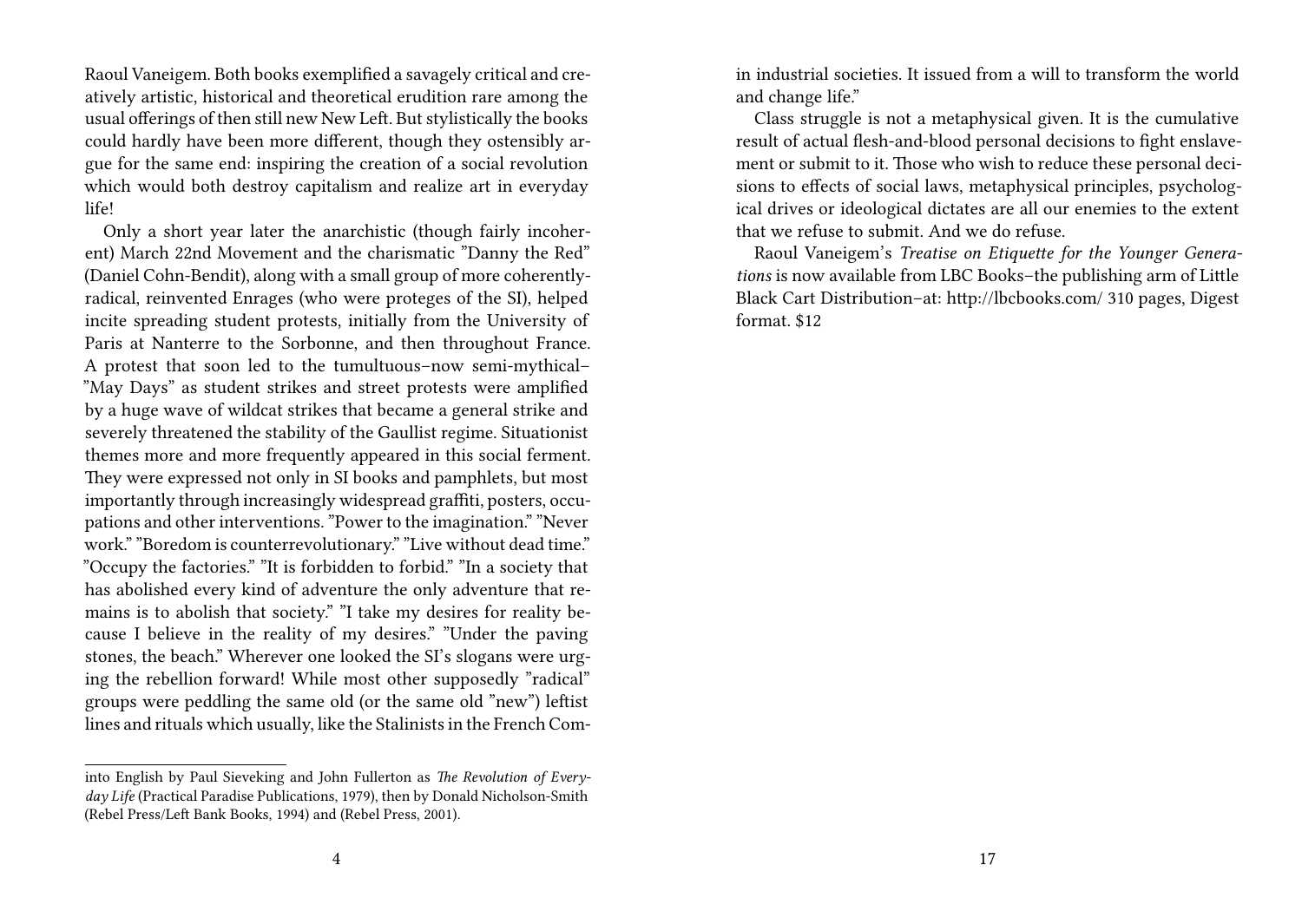upon predictable patterns of human action based upon broad social dictates of conduct, codified and enforced by institutions of domination. They are sociologies of mechanical human behavior. No significant, non-trivial sociology of autonomous self-activity is possible, since there is no possibility of predicting genuinely free, autonomous activity. This means that while Marxism may attempt to investigate, analyze and interpret human activity under the institutions of modern slavery–using scientific, dialectical or any other semi-logical means–it can tell us very little of any detailed significance about what the abolition of capital and state might actually look like. And to the extent that Marxist ideologies demand any particular forms, stages or means of struggle they will always necessarily make the wrong demands. Because the only right forms, stages and means of struggle are those chosen by people in revolt constructing their own methods. Council communism, as a form of Marxism, is not essentially different from the other ideologies of social democracy on this score. Nor, for that matter, are all the various ideological variations of anarchism struggling for an increased share in the ever-shrinking leftist-militant market.

Vaneigem himself understands to a great degree what is at stake here. This is one major reason Vaneigem's text still inspires anarchists around the world. And the reason we decided to serialize the original translation of his *Treatise* in *Anarchy: A Journal of Desire Armed* back in the '80s. As he explains in his introduction:

"From now on the struggle between subjectivity and what degrades it will extend the scope of the old class struggle. It revitalizes it and makes it more bitter. The desire to live is a political decision. We do not want a world in which the guarantee that we will not die of starvation is bought by accepting the risk of dying of boredom."

And, in the first chapter of his *Treatise*:

"The concept of class struggle constituted the first concrete, tactical marshaling of the shocks and injuries which men live individually; it was born in the whirlpool of suffering which the reduction of human relations to mechanisms of exploitation created everywhere

munist Party, amounted to urging restraint and respect for their leaderships. Or at most, the urging of politically-correct, "responsible" agitation, respecting the limits of directly democratic procedures which tolerated the inclusion of Leninists, Trotskyists, Stalinists, Maoists and liberal reformists of all types, guaranteeing their incoherent impotence.

Only hints of social revolution were really ever in sight during the May Days, despite the recurring waves of violent street demonstrations and the widespread students' and workers' occupations that culminated in the massive (but in the end, frustratingly passive) general strike across France. However, even hints of social revolution are never taken lightly, as otherwise sober governing bureaucrats began to panic, and at least the thought of revolution began to be taken seriously by the general population. A survey immediately following the events indicated that 20% of the French population would have participated in a "revolution," while 33% would have opposed a "military intervention."<sup>4</sup> Charles De Gaulle even fled at one point for safety in Germany before returning to France once he had ensured the backing of the French military. These hints of revolution were especially powerful when much of the world was watching while experiencing its own various waves of anti-war protest, constant student and worker unrest, and a creative cultural contestation that at the time (throughout the 1960s at least) had as yet no very clear limits. Then it all quickly evaporated with the excuse of new national elections welcomed by all the major powers of the old world in France: the Gaullists, the Communist and Socialist parties, the established unions, etc.

As it turned out, in the 1960s most people in France, like most people around the world, were not ready for social revolution, though a few of the more radical of the French anarchists, the Enrages and the Situationists had made a decent effort to move their world in

<sup>4</sup> Dogan, Maffei. "How Civil War Was Avoided in France." *International Political Science Review/Revue internationale de science politique*, vol. 5, #3: 245-277.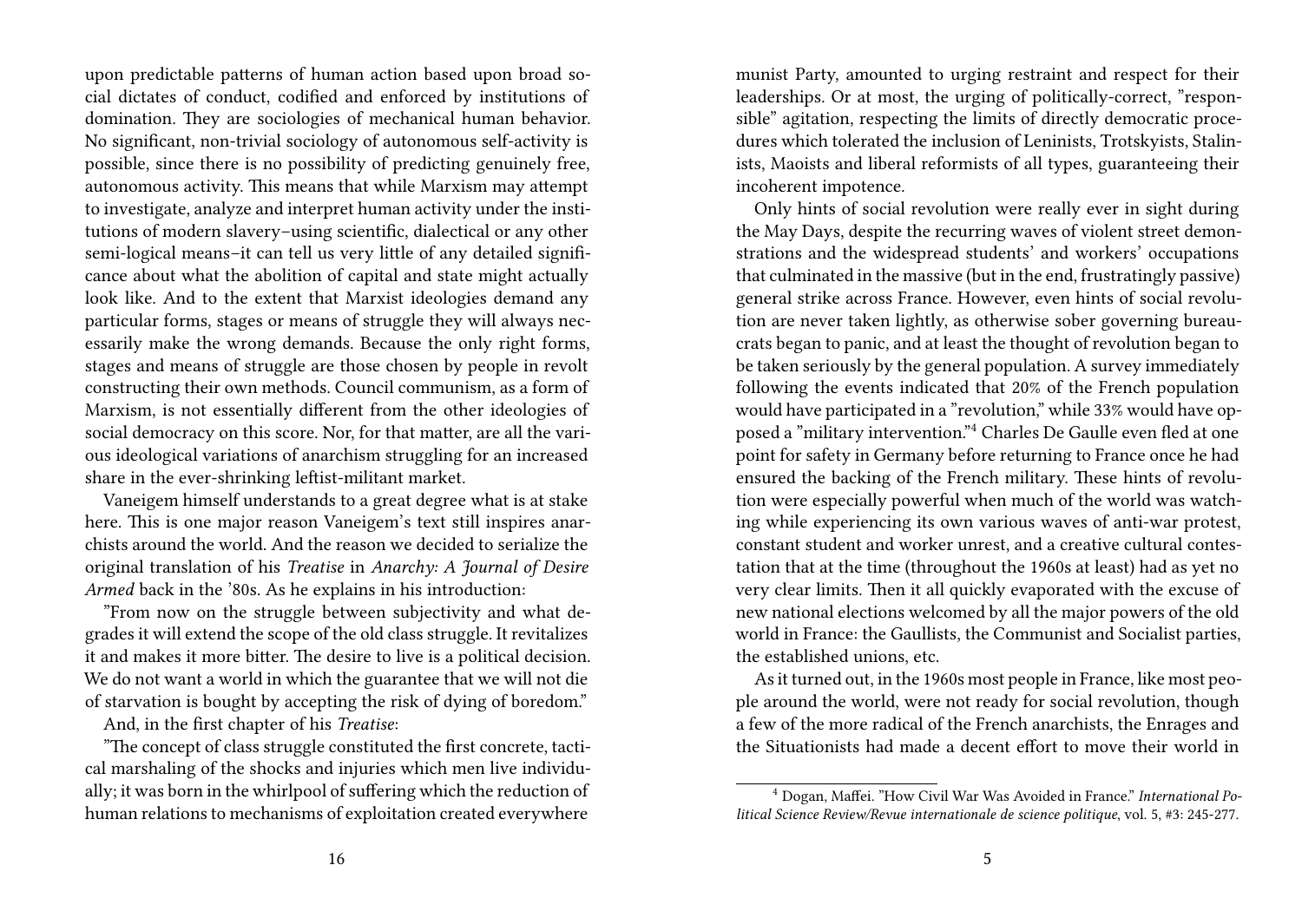that direction. In the end, neither the more radical of the anarchists nor the Enrages and Situationists proved to be up to the task. And the historic trajectory of radical activities through the ensuing half century is still grappling with the question of just what it will take. But it remains hard to argue that, among those who even tried, it wasn't the Situationists who were able to take the highest ground in those heady May Days in 1968.

### **The Situationist reality**

The Situationist International, created in 1957, was a grouping of various artists from a number of tendencies–influenced by Dada, Surrealism and the Lettrists–who to one degree or another wished to suppress art as a specialized activity and realize art in everyday life. The group published a journal titled Internationale Situationiste from its beginning, founded by Guy Debord, who was the dominant (and sometimes domineering) personality within the organization. At first, the Situationist emphasis was largely a continuation of the radical Lettrist investigations into filmmaking, psychogeography<sup>5</sup> and unitary urbanism,<sup>6</sup> including the development of a theory and practice of creating situations, in conjunction with the practice of derive (unplanned drifting, following the influences of

milieu and some of the more libertarian-leanings of the minority traditions within Marxism. Of the latter, it was the council communists in particular, whose politics were largely adopted by the SI. And this is where the deep ambiguity of the SI is based. All of Marxism–including its dissenting minorities, and all of its myriad splinters, both mainstream and marginal–is fundamentally based upon the unavoidable sociological perspectives of species, society and class.

All Marxism begins and ends with these abstractions. This is counter to the broad libertarian tradition, where actual people–with all their messy lives and struggles, hopes and dreams–are necessarily the center of theory and practice. This is the real "unbridgeable gap"–as the sectarians so love to put it. But it is between the ideologically constructed, abstract subjectivity of reified concepts (like society and the proletariat) and the actual, phenomenal, lived subjectivity of people in revolt together. The SI was never able to overcome this divide.

Nor was Vaneigem's *Treatise*. But Vaneigem did make it farther than anyone else at the time in his text. If it hasn't yet ever been made clear enough, then now is the time to finally put to rest the necessarily ideological nature of any and every reified collective subject, whether religious, liberal, Marxist, fascist or nationalist, reactionary or revolutionary. And this isn't a question of adopting a methodological individualism over a methodological holism. One or the other may or may not be an appropriate choice for any particular specific investigation or analysis, depending upon one's goals. But beginning with a reality defined in terms of an abstracted species, society or class makes no more sense than beginning with a reality defined in terms of abstract individuals. The only reason sociological investigations, analyses and theories can tell us anything beyond the most obvious banalities is the extent to which they reflect the dominant forms of enslavement in a society of modern slavery. "Scientific," "objective" descriptions incorporating sociological explanations for mass human behavior depend

<sup>&</sup>lt;sup>5</sup> In his 1955 essay, "Introduction to a critique of urban geography" (originally appearing in *Les Levres Nues* #6), Guy Debord suggests that: "Psychogeography could set for itself the study of the precise laws and specific effects of the geographical environment, consciously organized or not, on the emotions and behavior of individuals. The adjective sychogeographical, retaining a rather pleasing vagueness, can thus be applied to the findings arrived at by this type of investigation, to their influence on human feelings, and even more generally to any situation or conduct that seems to reflect the same spirit of discovery." (Ken Knabb, editor and translator, *Situationist International Anthology*, 1989, p. 5.)

<sup>6</sup> Unitary urbanism consists in an experimental "critique of urbanism" that "merges objectively with the interests of a comprehensive subversion." "It is the foundation for a civilization of leisure and play." (unattributed, "Unitary Urbanism at the end of the 1950s," *Internationale Situationiste*, #3, December 1959.)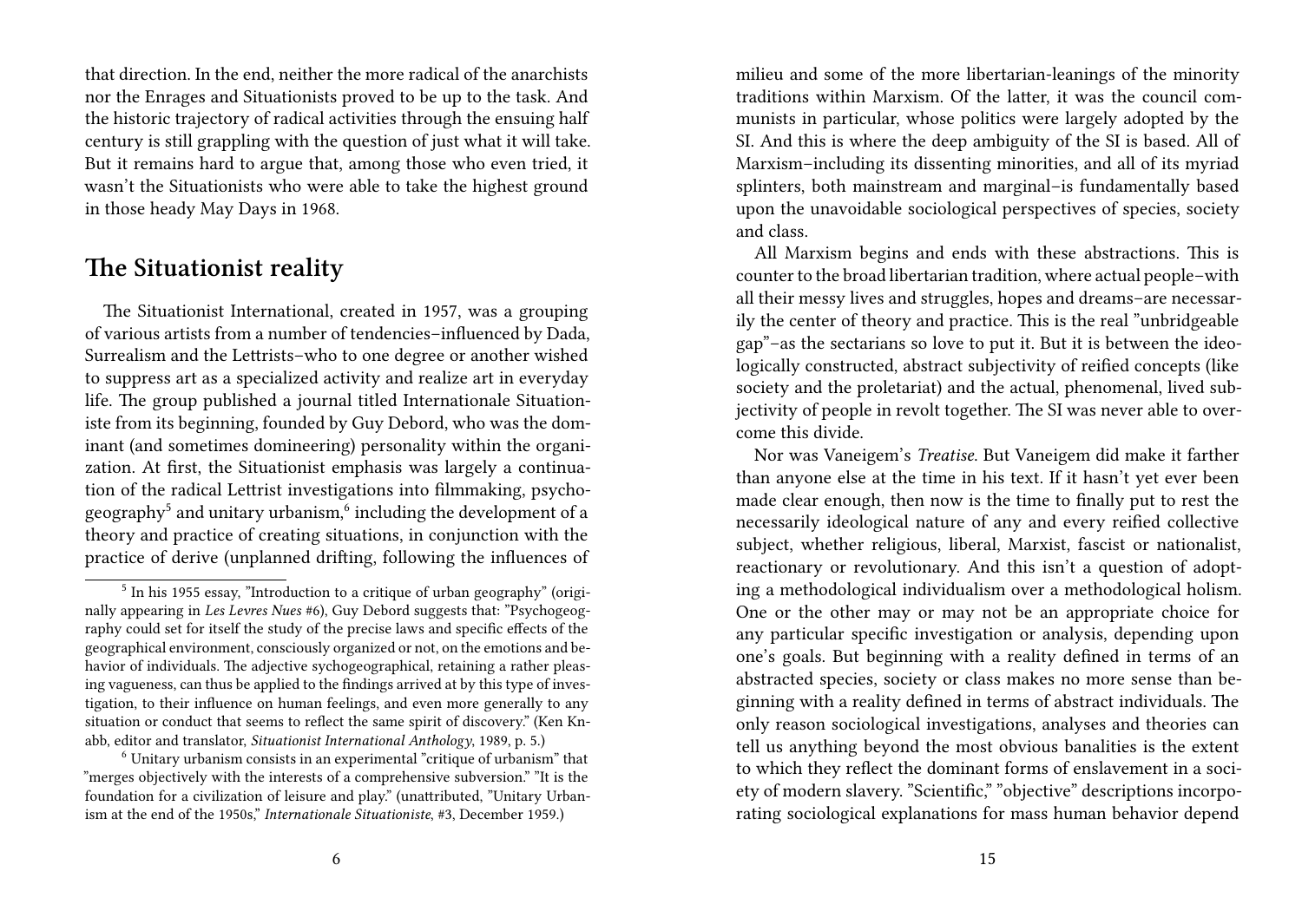This phenomenology of lived rebellion was soon played out in the protests, occupations, graffiti, and the general festivity of the 1968 Paris May Days–within mere months of its initial publication. This is what makes Vaneigem still exciting to read a half century later.

A look at the wide variety of the most popular slogans and graffiti from the May Days in Paris–the ones that captured people's imagination and gave the period its magic–makes it hard to ignore the fact that the emotional power they expressed (and still express) was based primarily on the excitement of the new focus on changing everyday life. And that Vaneigem's *Treatise* was probably their most common source. Largely gone were the old leftist slogans exhorting workers to sacrifice for the advancement of their class organizations, to put themselves at the service of their class leaders, or to build a new society by helping class organizations take over management of the old one. Instead, people were exhorted to organize themselves directly on their own not only outside of the ruling organizations, but also outside of the pseudo-oppositional organizations of the left. And not with the relatively abstract political goal of building systems of Socialism or Communism, but with the here and now, practical goal of organizing their own life-activity with other rebels directly and without giving up their initiative and autonomy to representatives and bureaucrats.

This refusal of representation and bureaucracy, along with the emphasis on autonomous desire, play and festivity obviously has much more in common with the historical theory and practice of anarchists than with most Marxists. In fact, Marxists of the old left and the new will often be the first to point this out–and criticize it. But there still remains a surprisingly large area of crossover and cross-pollination between the multitude of creative, grass-roots movements, rebellions and uprisings within the broad libertarian

one's environment) and detournement (a practice of subversive diversion, reversal or recontextualization of commoditized cultural elements). But the membership changed frequently, sometimes drastically, over the life of the organization with exclusions and denunciations becoming far more the rule than the exception. And with the changes in membership came changes in emphasis and direction. Of the original founders only Debord himself was left at the dismal end<sup>7</sup>

Fairly early on there was an increasing split between those pushing more and more to radicalize the organization under the leadership of Debord (who after 1959 abandoned his own filmmaking for the duration), and those who intended to continue functioning as radically subversive, but still practicing, artists–like the Danish painter and sculptor Asger Jorn, his brother Jorgen Nash, the Dutch painter and (hyper-) architect Constant Nieuwenhuys. The radical artists regrouped in a number of directions, including around Jacqueline de Jong's Situationist Times, published from 1962 to 1964 (in 6 issues), and Jorgen Nash's Situationist Bauhaus project, not to mention their influence on the Dutch Provo movement. The poeticartistic radicals, on the other hand, continued the SI itself under the influence of Debord's developing synthesis of Marxism and Lettrism. (Of note, a central player, Asger Jorn, left the SI in 1961. But as a good friend of Debord who continued to fund the SI, as well as being the companion of Jacqueline de Jong and brother of Jorgen Nash, his loyalties remained divided.) It was during and after the development of these original splits and the redirection of the SI that Raoul Vaneigem (in 1961) and most of the other non-artist

<sup>(</sup>A more accurate translation would be *The Unique and Its Property*.) Although Vaneigem mentions Stirner in his text, it is unclear how well he understands Stirner's intent, and how much he has been influenced by Stirner.

<sup>7</sup> By the time the SI disbanded in 1972 Guy Debord and Gianfranco Sanguinetti (relatively new to the organization) were the only remaining members.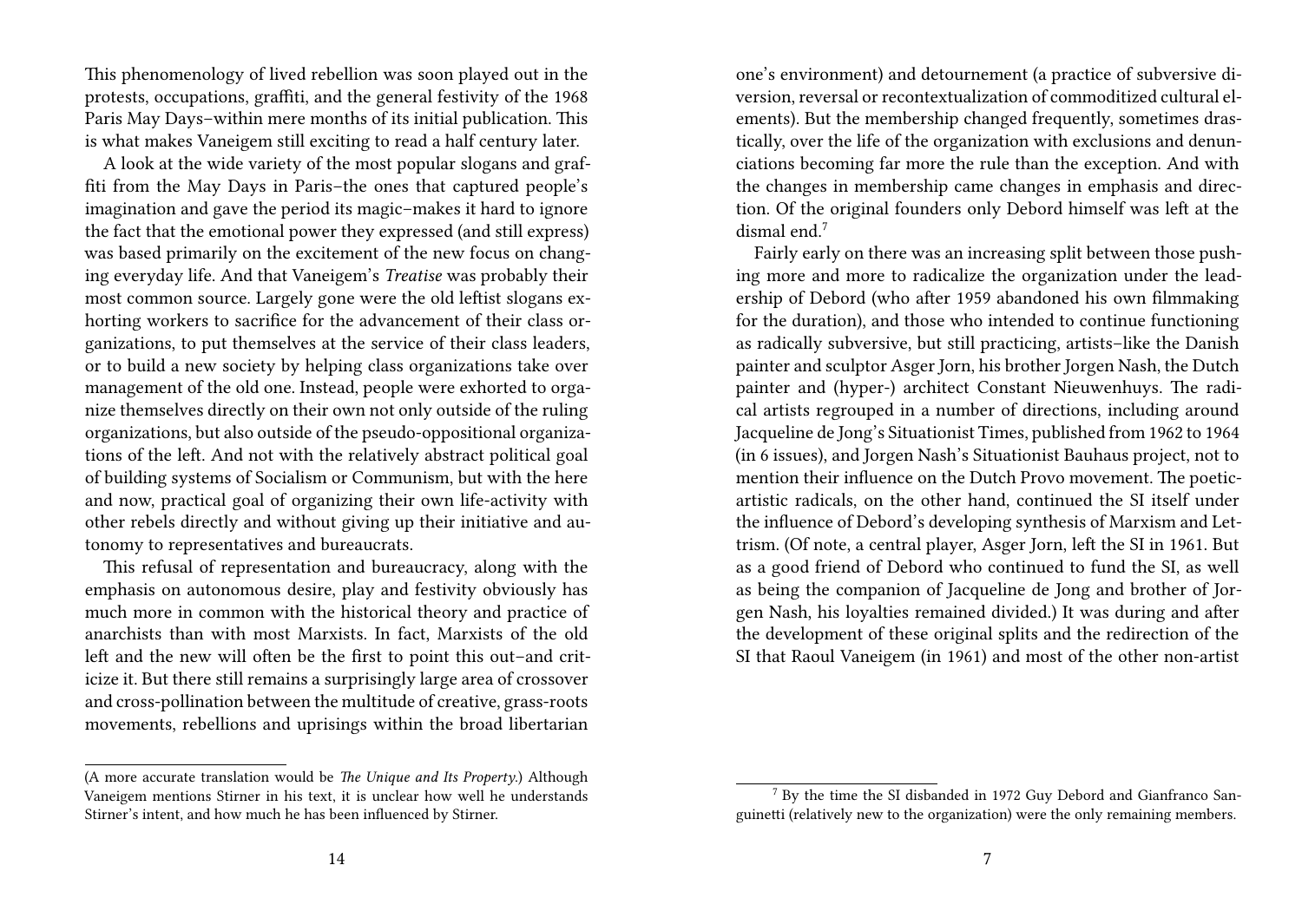radicals–including Mustapha Khayati, Rene Vienet,<sup>8</sup> Rene Riesel<sup>9</sup> and Gianfranco Sanguinetti<sup>10</sup>-signed on to the project.

From its beginning the Situationist International fully embraced a practice of scathing critique and scandalous subversions. And at the same time, initially through the impetus of Guy Debord, the SI at least attempted to incorporate and integrate many of the more radical social ideas of the time into its critical theory. Before the SI appeared, the Lettrists had already become notorious for the blasphemous 1950 Easter Mass preaching the death of God at the Cathedral of Notre Dame by ex-seminary student Michel Mourre.<sup>11</sup> The subsequently-organized Lettrist International (including Debord) launched its own little blasphemous attack on the aging cinema icon Charlie Chaplin in 1952, interrupting his press conference by scattering leaflets titled "No More Flat Feet." By the time the SI had settled on its final radical trajectory, explosive events like the 1966 through 67 Strasbourg scandal–which culminated in the funding and distribution of 10,000 copies of Mustapha Khayati's Situationist attack On the Poverty of Student Life<sup>12</sup> by the University of Strastalism,<sup>16</sup> Vaneigem sought in his *Treatise on Etiquette for the Younger Generations* to elaborate the subjectively-experienced, phenomenal connections between most of these same aspects of capitalist society. In *Society of the Spectacle* this meant Debord focused on: description of contemporary capital developing new forms of commodity production and exchange, the increasing importance of consumption over production, the integration of the working class through new mechanisms of passive participation, particularly the development of spectacular forms of mediation -communication and organization, and the overarching integration of these new forms of production and exchange in a continually developing, selfreproducing sociological totality which he called "spectacular commodity society." Vaneigem's innovation is the systematic description of these same developments from the other side, the side of lived subjective experience in everyday life: phenomenal descriptions of humiliation, isolation, work, commodity exchange, sacrifice and separation he has himself undergone or suffered, which help readers interpret their own experiences similarly.

## **Raoul Vaneigem and the revolution of everyday life**

Raoul Vaneigem's *Treatise* was a first, exploratory 20th century attempt at the descriptive phenomenology of modern slavery and its refusal.<sup>17</sup> Through the *Treatise* Vaneigem urged rebellion against this enslavement through the refusal of work and submission, along with the reappropriation of autonomous desire, play and festivity.

<sup>8</sup> Rene Vienet is the listed author of *Enragés and Situationists in the Occupation Movement: Paris, May, 1968*, essentially the SI's account of its activities during the May Days, written in collaboration with others in the group.

<sup>9</sup> Rene Riesel was one of the Enragés at Nanterre who went on to join the SI.

 $10$  Gianfranco Sanguinetti is notorious for his post-Situationist activities, most importantly, his scandalous authorship–under the pseudonym Censor–of *The Real Report on the Last Chance to Save Capitalism in Italy*, which was mailed to 520 of the most powerful industrialists, academics, politicians and journalists in Italy, purporting (as an assumed pillar of Italian industrialism) to support the practice of state security forces using terrorism under cover in order to discredit radical opposition. When Sanguinetti revealed his authorship he was expelled from Italy.

 $11$ <sup>11</sup> This episode led to a split in the Lettrists and the later founding of the more radical Lettrist International, which itself was one of the founding groups of the Situationist International. Debord was a member of the Lettrist International. Unfortunately, it's reported that a quick-thinking organist drowned out most of the Notre-Dame intervention.

<sup>12</sup> The full title is *On the Poverty of Student Life considered in Its Economic,*

<sup>16</sup> Debord borrowed heavily from the *Socialisme ou Barbarie* group's flirtation with council communism, or councilist social democracy. He was a member of S. ou B. for a time.

 $17$  Vaneigem's is so far the best update of Max Stirner's original nineteenth century phenomenology of modern slavery and autonomous insurrection, *Der Einzige and Sein Eigenthum*, mistranslated into English as *The Ego and Its Own*.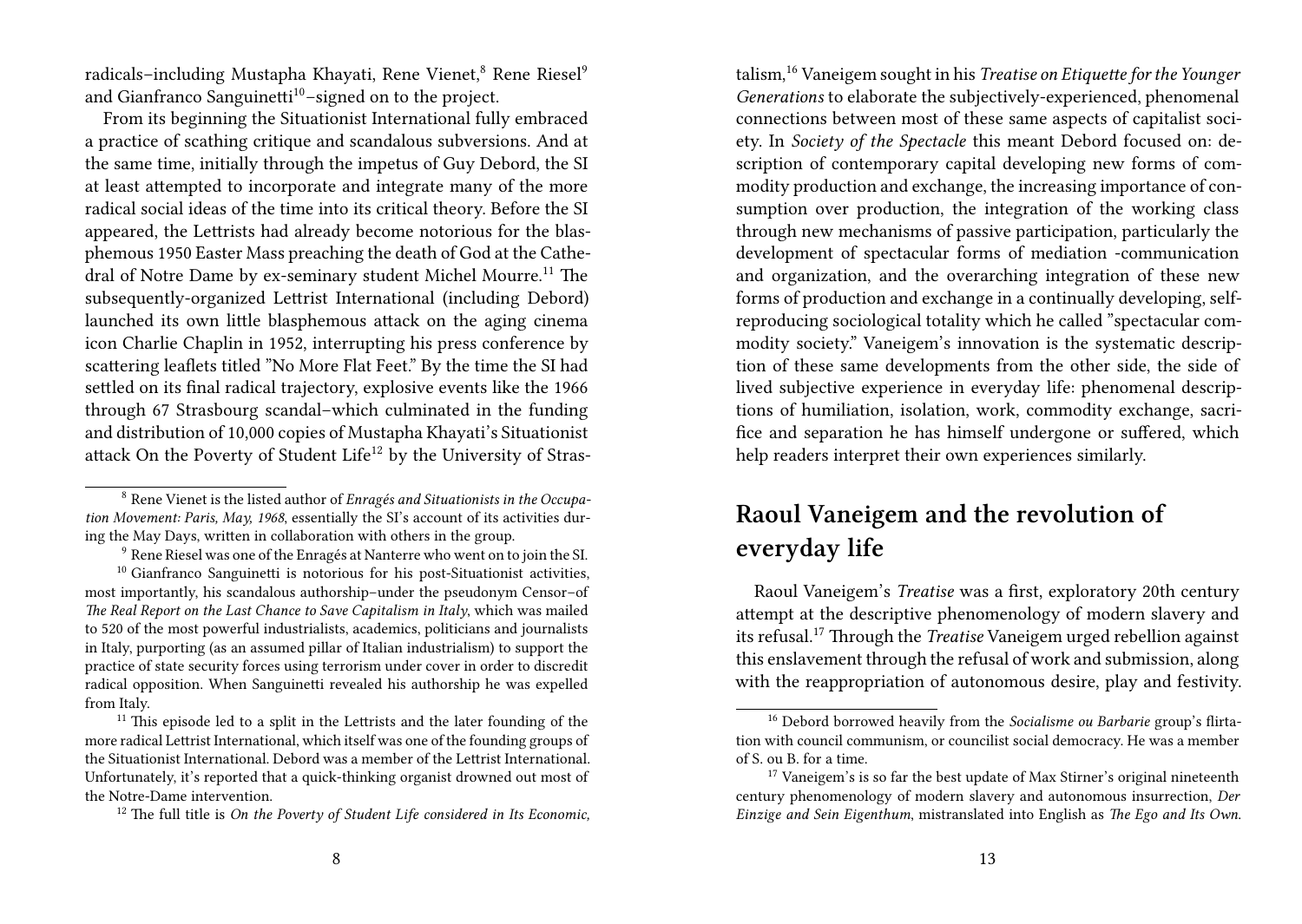remains the central unresolved problem of the libertarian social revolutionary milieu to this day. (The impossibility of including and incorporating any critique of everyday life in the authoritarian, bureaucratic and inevitably unimaginative mainstream left is one major reason for its own steady decline.) The unfinished synthesis and critique of the SI is just one of many unfinished syntheses and critiques which litter radical history from 1793 to 1848, from 1871 to the great revolutionary assaults of the 20th century in Mexico, Russia, Germany, Italy, China and Spain. Certainly, as Vaneigem argues in his *Treatise*, there has to have always been "an energy…locked up in everyday life which can move mountains and abolish distances." Because it is never from purely sociological forces that revolutions spring. These forces themselves are mere abstract, symbolic formulations concealing the everyday realities, choices and activities of millions of unique individual persons in all their complexity and interwoven relationships.

Despite Guy Debord's increasing fascination with the austere, rationalistic sociological theorization revealed in *The Society of the Spectacle*, his entire commitment to the critique of art and everyday life, and his genuine search for new forms of lived radical subversion guarantee a substantial understanding of the central importance of Vaneigem's work for radical theory. Still, though I know of no libertarian radicals who deny the critical importance of Debord's work, there remain plenty who minimize, or even denigrate, the importance of Vaneigem's. What is it in Vaneigem's poetic investigations of the insurrectionary and social revolutionary possibilities of refusal and revolt in everyday life that so threaten these would-be libertarians? Could it be that these supposedly radical libertarians– whether "social" anarchists or some form or other of non-orthodox Marxists–may not be so different from the decaying mainstream left as they imagine?

Whereas Debord used his *Society of the Spectacle* largely to update Lukacsian Marxism by elaborating the sociological connections between some of the more important aspects of modern capibourg Student Union–were inevitable. The massive SI graffiti, postering and publishing campaigns from March through May of 1968 can be seen as the culmination of this line of attack.

At the same time, the SI's exploration, incorporation and integration of scandalously radical social theory paralleled its practice of subversive scandal. Although the backbone of Situationist theory remained Marxist, it was at least a Marxism staunchly critical of Leninist, Trotskyist, Stalinist and Maoist ideology and bureaucracy, and a Marxism at least partially open to many of the more radical currents marginalized or defeated by the great Marxist-inspired counterrevolutions experienced around the world. Along with the avant-garde art movements like Dada and Surrealism, there was room for at least the mention of a diversity of anarchists and dissident non-Leninist Marxists, radical poets, lumpen terrorists, and even transgressive characters like Lautreamont and de Sade in the

*Political, Psychological, Sexual, and Especially Intellectual Aspects, with a Modest Proposal for Doing Away With It*. Mustapha Khayati was the main, but not the sole, author.

<sup>&</sup>lt;sup>13</sup> "Pro-situationist" or "pro-situ" was the (sometimes derisive) label given by Situationists to those who (often uncritically, or less than fully critically) supported and promoted Situationist ideas and practices as they (often incompletely) understood them, rather than constructing their own autonomous theoretical and practical activities. This includes most of the Situationist-inspired activities in the SF Bay area in the 1970s wake of the SI's own dissolution. There was a proliferation of tiny pro-situ groups like the Council for the Eruption of the Marvelous, Negation, Contradiction, 1044, the Bureau of Public Secrets, Point Blank!, The Re-invention of Everyday Life and For Ourselves. Most Situationistinfluenced anarchists at the time (for example, Black & Red in Detroit, and a bit later John & Paula Zerzan's Upshot, the *Fifth Estate* group, Bob Black's Last International, the group around *Anarchy: A Journal of Desire Armed*, and others) stood apart from these interesting attempts to carry on the Situationist project in a very different North American social, political, economic and cultural situation, if for no other reason than basic disagreements with the SI's Marxism, councilism, fetishization of technology, ideological rationalism, inadequate ecological critique and seemingly complete ignorance of indigenous resistance. (Which is not to say that Situationist-influenced anarchists didn't have their own, often equally-debilitating problems.)